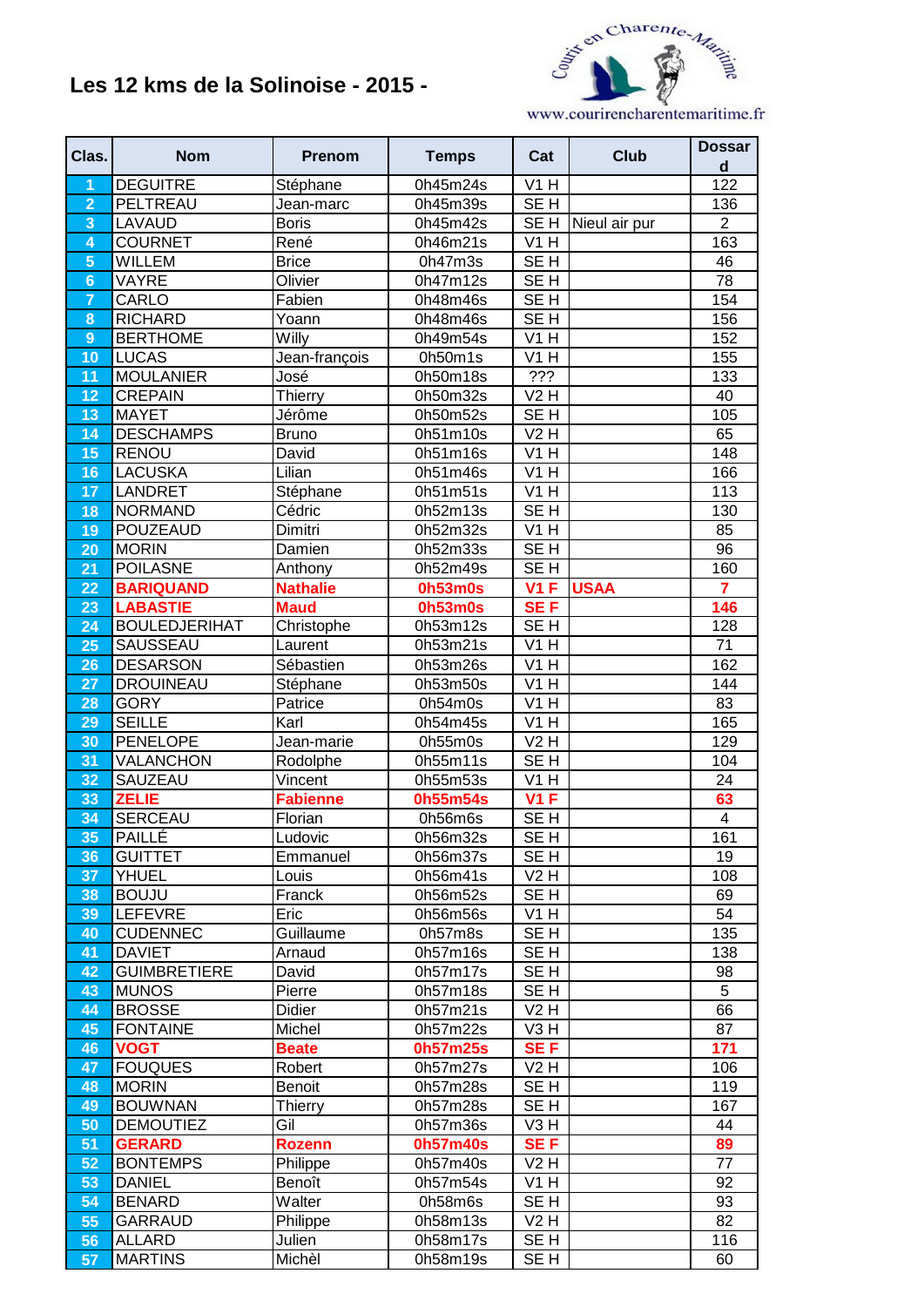| 58              | <b>DESBOIS</b>     | <b>Laurie</b>    | 0h58m19s       | SE F               |                         | 20              |
|-----------------|--------------------|------------------|----------------|--------------------|-------------------------|-----------------|
| 59              | <b>DJENNAT</b>     | Medhi            | 0h58m34s       | SE <sub>H</sub>    |                         | 137             |
| 60              | <b>GRIGNON</b>     | Vincent          | 0h58m52s       | V1H                |                         | 26              |
| 61              | <b>POINT</b>       | Cyril            | 0h58m54s       | VIH                | <b>CA Chateilaillon</b> | 38              |
| 62              | <b>LARUS</b>       | Mathieu          | 0h58m55s       | SE <sub>H</sub>    |                         | 84              |
| 63              | <b>CHAYE</b>       | <b>Bruno</b>     | 0h58m59s       | V2H                |                         | 145             |
|                 |                    |                  |                |                    |                         |                 |
| 64              | <b>LEMSAOUI</b>    | Youssef          | 0h59m11s       | SE <sub>H</sub>    |                         | 158             |
| 65              | DE MACEDO          | Fernando         | 0h59m14s       | SE <sub>H</sub>    |                         | 127             |
| 66              | <b>SOURINTHA</b>   | Viraphone        | 0h59m20s       | V1H                |                         | 73              |
| 67              | LE ROHELLEC        | Jean-yves        | 0h59m27s       | V1H                |                         | 76              |
| 68              | <b>CHOLLET</b>     | Buno             | 0h59m27s       | <b>V2 H</b>        | <b>CA Chateilaillon</b> | 39              |
| 69              | <b>MUTLUER</b>     | Selcuk           | 0h59m40s       | SE <sub>H</sub>    |                         | 157             |
| 70              | <b>MORGAND</b>     | Régis            | 0h59m47s       | V2H                |                         | 169             |
|                 |                    |                  |                |                    |                         |                 |
| 71              | <b>AUJARD</b>      | Dominique        | 0h59m49s       | V2M                | Run accueil             | 33              |
| 72              | SAUZEAU            | Laurent          | 1h0m4s         | V1H                |                         | 21              |
| 73              | <b>TURBIAZ</b>     | Michel           | 1h0m7s         | $\overline{V}$ 3 H | Athlé run aigref        | 48              |
| $\overline{74}$ | <b>BALMET</b>      | <b>Sandrine</b>  | <b>1h0m10s</b> | V1F                |                         | 132             |
| 75              | <b>RAGER</b>       | Christian        | 1h0m35s        | $\overline{V}3$ H  |                         | 124             |
| 76              | <b>BRODU</b>       | Laurent          | 1h0m35s        | SE <sub>H</sub>    |                         | 57              |
| 77              | <b>GOULEAU</b>     | Christophe       | 1h0m44s        | V2H                |                         | 64              |
|                 |                    |                  |                |                    |                         |                 |
| 78              | <b>BARITEAU</b>    | Pascal           | 1h1m4s         | V2H                |                         | 103             |
| 79              | <b>BORIE</b>       | <b>Patricia</b>  | 1h1m6s         | <b>SEF</b>         |                         | 35              |
| 80              | <b>VALLES</b>      | Yann             | 1h1m6s         | SE <sub>H</sub>    |                         | 139             |
| 81              | <b>BLANCHET</b>    | MICKAEL          | 1h1m30s        | V1H                |                         | 125             |
| 82              | RENAUDEAU          | Julien           | 1h2m24s        | SE <sub>H</sub>    |                         | 131             |
| 83              | <b>BRUMAUD</b>     | <b>Ghislaine</b> | <b>1h2m32s</b> | <b>V2F</b>         |                         | 75              |
| 84              | <b>FLENOIR</b>     | Eric             | 1h2m36s        | <b>V2 H</b>        |                         | 101             |
| 85              | <b>GARCIA</b>      |                  |                | ???                |                         | 164             |
|                 |                    | Michel           | 1h2m43s        |                    |                         |                 |
| 86              | <b>JOY</b>         | Philippe         | 1h2m56s        | V <sub>3</sub> H   |                         | 27              |
| 87              | <b>VERGARA</b>     | Francisco        | 1h2m57s        | V <sub>3</sub> H   |                         | 170             |
| 88              | <b>JOLLY</b>       | <b>Aurore</b>    | <b>1h3m33s</b> | SE <sub>F</sub>    | <b>Run accueil</b>      | 18              |
| 89              | <b>BLANCHETON</b>  | Cédric           | 1h3m39s        | V1H                |                         | 121             |
| 90              | <b>DROUARD</b>     | Pascal           | 1h3m41s        | V2H                |                         | 3               |
| 91              | <b>LAFFARGUE</b>   | serge            | 1h3m42s        | <b>V2 H</b>        |                         | 51              |
| 92              | <b>DESFRANÇOIS</b> | <b>Thierry</b>   | 1h4m8s         | V1H                |                         | 153             |
|                 |                    |                  |                | $\overline{V2H}$   |                         |                 |
| 93              | <b>MIMAULT</b>     | Bernard          | 1h4m8s         |                    |                         | 172             |
| 94              | <b>MENENTEAU</b>   | Jérôme           | 1h4m25s        | VIH                |                         | 150             |
| 95              | <b>GUIGNET</b>     | Thierry          | 1h4m26s        | V2H                |                         | 151             |
| 96              | <b>DESMIER</b>     | Jack             | 1h4m45s        | V3H                |                         | 141             |
| 97              | <b>GARNIER</b>     | <b>Myriam</b>    | <b>1h4m50s</b> | V2F                |                         | 88              |
| 98              | <b>GUERINET</b>    | <b>Véronique</b> | <b>1h4m59s</b> | SE <sub>F</sub>    |                         | 120             |
| 99              | ROUGé              | Dominique        | 1h5m2s         | V <sub>3</sub> H   |                         | 45              |
| 100             | <b>CASTERET</b>    | Laurent          | 1h5m2s         | SE <sub>H</sub>    |                         | 15              |
|                 |                    |                  |                |                    |                         |                 |
| 101             | <b>CANTE</b>       | <b>Capucine</b>  | <b>1h5m8s</b>  | SE <sub>F</sub>    |                         | 80              |
| 102             | <b>AUTANT</b>      | Anthony          | 1h5m25s        | SE <sub>H</sub>    |                         | 149             |
| 103             | <b>COURPRIE</b>    | Jérôme           | 1h5m25s        | V1H                |                         | 91              |
| 104             | <b>ANDRAULT</b>    | Valérie          | 1h5m30s        | SE <sub>H</sub>    |                         | 159             |
| 105             | <b>FEDOR</b>       | Patrick          | 1h5m46s        | V <sub>3</sub> H   |                         | 59              |
| 106             | <b>NEVEU</b>       | Loïc             | 1h5m51s        | V1H                |                         | 49              |
| 107             | <b>FLENOIR</b>     | Antonin          | 1h5m54s        | ???                |                         | 100             |
| 108             | <b>SAUSSEAU</b>    | Marie-danièle    | <b>1h6m16s</b> | V2F                |                         | 110             |
| 109             | <b>TARADE</b>      | Cyril            | 1h6m34s        | SE <sub>H</sub>    |                         | 25              |
|                 |                    |                  |                |                    |                         |                 |
| 110             | <b>CHOLLET</b>     | Alain            | 1h6m35s        | VE H               |                         | 14              |
| 111             | <b>GOUSSEAU</b>    | <b>Sylvie</b>    | <b>1h6m42s</b> | V2F                | <b>USAA</b>             | 8               |
| 112             | <b>BARREAU</b>     | <b>Roxane</b>    | <b>1h6m52s</b> | V1F                | <b>Nieul air pur</b>    | $\overline{47}$ |
| 113             | <b>DESSAGUET</b>   | Joël             | 1h7m12s        | V <sub>3</sub> H   |                         | 109             |
| 114             | <b>ROSSSARD</b>    | Cyril            | 1h7m18s        | V1H                |                         | 74              |
| 115             | <b>ROY</b>         | <b>Gisèle</b>    | <b>1h7m20s</b> | V2F                |                         | 81              |
| 116             | <b>ROQUET</b>      | <b>Emilie</b>    | <b>1h7m40s</b> | <b>SEF</b>         |                         | 23              |
|                 | <b>SAULNIER</b>    | Jérôme           | 1h7m49s        | SE <sub>H</sub>    |                         | 147             |
| 117             |                    |                  |                |                    |                         |                 |
| 118             | <b>FORT</b>        | Jean-pierre      | 1h7m54s        | V <sub>3</sub> H   |                         | 97              |
| 119             | <b>COLIN</b>       | Carl             | 1h7m58s        | V1H                |                         | 114             |
| 120             | <b>NAUD</b>        | Bernard          | 1h8m11s        | V3H                |                         | 42              |
| 121             | SIMONNEAU          | Joël             | 1h8m25s        | ???                |                         | 140             |
| 122             | <b>HUMEAU</b>      | <b>Valérie</b>   | <b>1h8m28s</b> | SE <sub>F</sub>    |                         | 12              |
| 123             | <b>PIERRE</b>      | <b>Aurélie</b>   | <b>1h8m32s</b> | <b>SEF</b>         |                         | 13              |
|                 |                    |                  |                |                    |                         |                 |